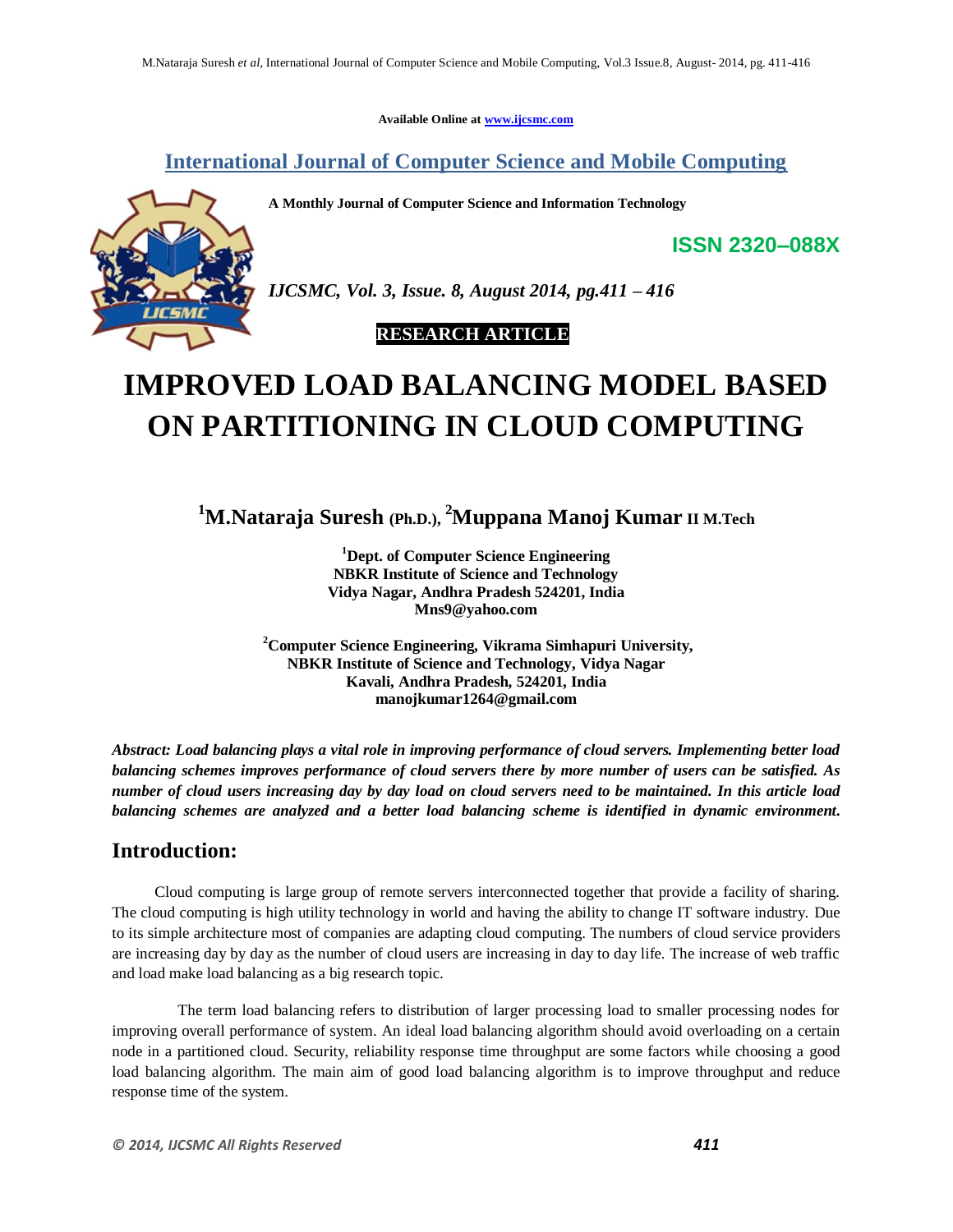In this article both static and dynamic schemes are discussed and analyzed there by a good load balancing strategy is selected. When the User submits the job the job arrive at the main controller the main controller allocates the jobs to the node.

### *Load balancing schemes:*

 To distribute load of multiple networks to achieve maximum throughput minimize the response time and to avoid the overloading at a certain node we implement some algorithms.

### *Round Robin algorithm*:

Round robin implements an equal priority to all jobs mechanism. Based on time slice each and every process is allotted with a certain time in a round robin manner. It is very simple to implement.

#### *Equally spread current execution:*

ESCG work based on job priorities. It distributes the load randomly by checking the load and then shifts the load to virtual machine which is lightly loaded so that to maximize throughput. It uses spread spectrum technique in which load is spread over virtual machines.

#### *Throttled load balancing algorithm:*

 In throttled algorithm job manager maintains list of virtual machines and jobs assigned to them. Throttled algorithm finds appropriate virtual machine for assigning a particular job. If all virtual machines are in a heavy state it maintains jobs in job queue till virtual machine is free to process a job.

### **Related Work:**

Load balancing can be implemented in both static and dynamic schemes.

*Cloud analyst* is a tool provided by cloud bus organization to analyze the performance of the cloud. In cloud analyst there are certain terminologies as follows.

*User base*: The user base represents the single user but here user base represents a group of users.

*Data center*: Datacenter manages the data management activities virtual machines creation destruction and other routing schemes.



**Figure 1: cloud analyst tool**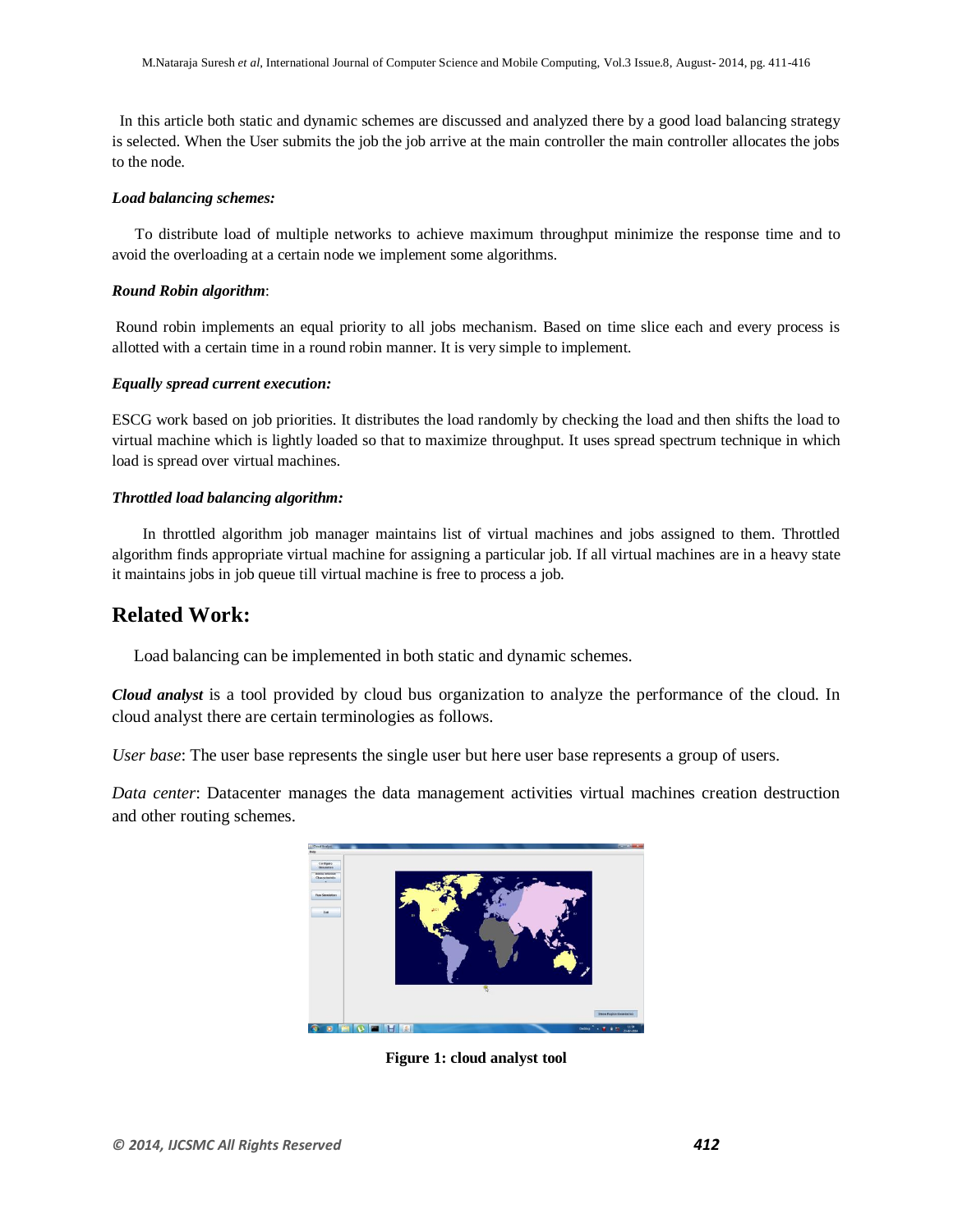# **Proposed Work:**

By using the cloud analyst tool both static and dynamic schemes are analyzed and there by a better load balancing model and scheme is determined

### *Static schemes:*

 The static scheme does not analyze the systems state. It implements a single scenario for every situation. It is simple to implement. For example if static system uses round robin algorithm, for idle normal and busy states the system uses the same algorithm. It does not provide better results.

 The analysis performed on static load balancing schemes round robin, equally spread current execution, throttled individually and the Overall response time, data center processing time, total revenue in dollars are listed in the following analysis.

If we observe the above analysis although better algorithms are used there is no change in response time of the three algorithms. Not only the response time but also the other factors are remained unchanged. so the use of static algorithms are not preferable.

|             | Round  | <b>ESCG</b> | Throttled |
|-------------|--------|-------------|-----------|
|             | Robin  |             |           |
| Overall     |        |             |           |
| response    | 300.12 | 300.12      | 300.12    |
| time        |        |             |           |
| Data center |        |             |           |
| processing  | 0.35   | 0.35        | 0.35      |
| time(m.sec) |        |             |           |
| <b>VM</b>   | 0.50   | 0.50        | 0.50      |
| $cost(\$))$ |        |             |           |
| Total cost  | 16     | 16          | 16        |

**Table: analysis of static load**



Fig2: Response time in static load balancing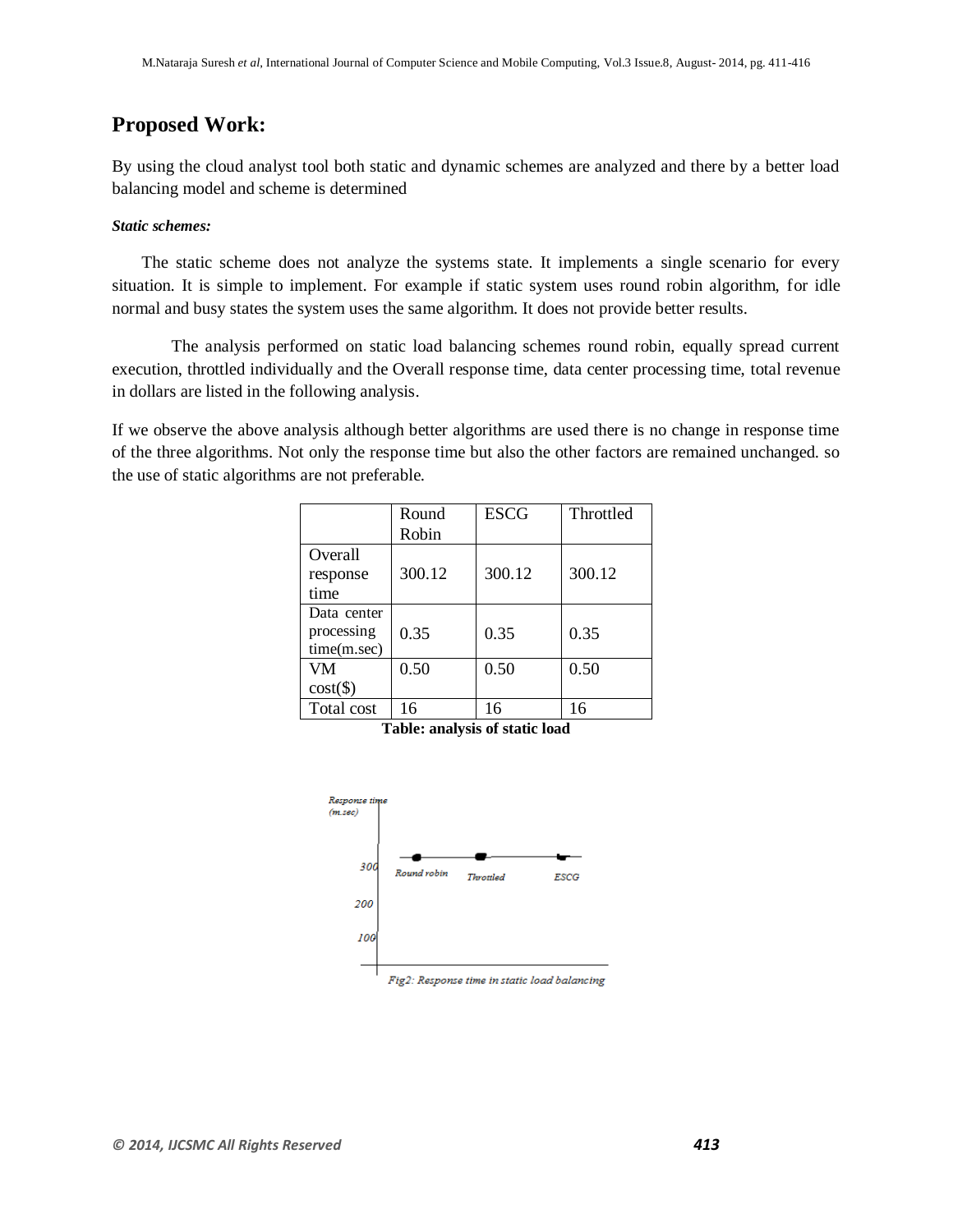### *Implementing dynamic schemes:*

 Dynamic schemes analyze the systems current status. Although dynamic schemes are difficult to implement, dynamic schemes identifies the current position of the server whether it is in idle represented with certain thresholdor it is in normal or else it is in overloaded state.

 If the system status is in idle or normal main controller [2] will allocate job to virtual machine to process job or if it is busy it will wait till virtual machine is idle. Dynamic load balancing model may implements more than on load balancing schemes.

 As shown in figure below the load balancing is implemented with more than on scheme, it implemented round robin throttled equally spread current execution. By implementing more than one algorithm the load on server gets reduced there by a great user satisfaction achieved.

### *Algorithm*

Start

User submit a job to main controller

Identify the status of partition.

If state=idle!!normal

Processjob

Else

Search for another partition.



**Fig2: model with Dynamic schemes**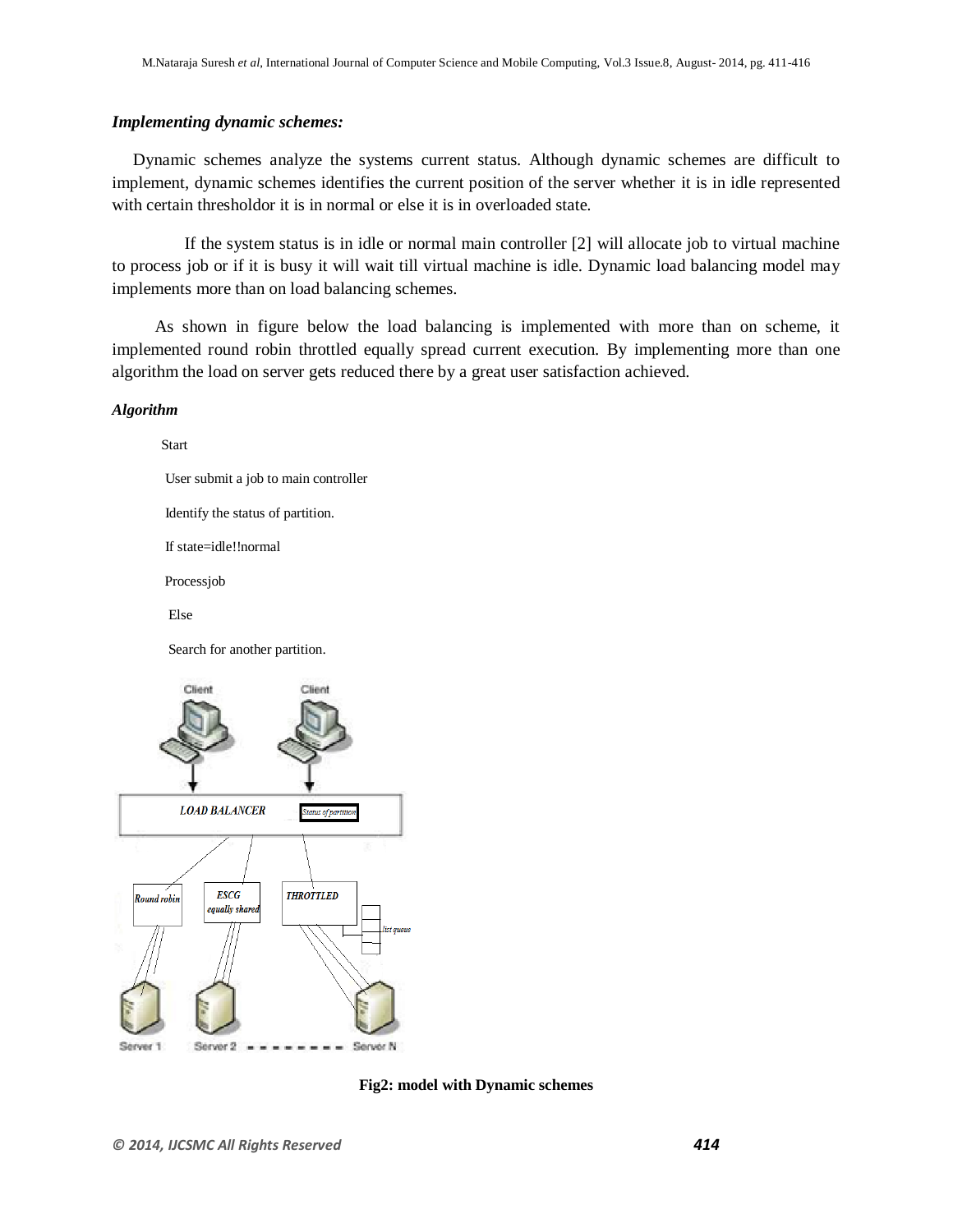The analysis of load balancing model in dynamic environment using RR, ESCG, and Throttled are as shown in below tables.

|                              | Round Robin | <b>ESCG</b> | Throttled |
|------------------------------|-------------|-------------|-----------|
| Overall response time        |             |             |           |
|                              | 223.34      | 209.75      | 209.74    |
| Data<br>center<br>processing |             |             |           |
| time (m.sec)                 | 13.84       | 10.11       | 10.10     |
| $VM cost(\$)$                | 5.3         | 4.45        | 4.03      |
|                              |             |             |           |
| Total                        | 18.3        | 18.3        | 18.3      |
|                              |             |             |           |



**Fig 3: Response time graph**

Although it costs equal and high when compared to static algorithms there is a great variation in terms of response time the response time is very less in dynamic schemes.

Regarding the dynamic schemes if we observe the cost and response time, there is a similar cost in all the three algorithms but there is a variation in terms of response time.

Based on the response time the throttle and the equally spread current execution are best algorithms in dynamic load balancing environments.

### **Conclusion:**

Finally dynamic schemes are effective in balancing load when compared to static schemes. In dynamic schemes throttled and equally spread current execution are better to balance the load based on dynamic load environments.

## **Acknowledgements:**

I would thank my head of department and my guide Prof.M.Nataraja Suresh sir for guiding me to this project. I thank my parents, lecturers, friends who gave a contribution for this paper.